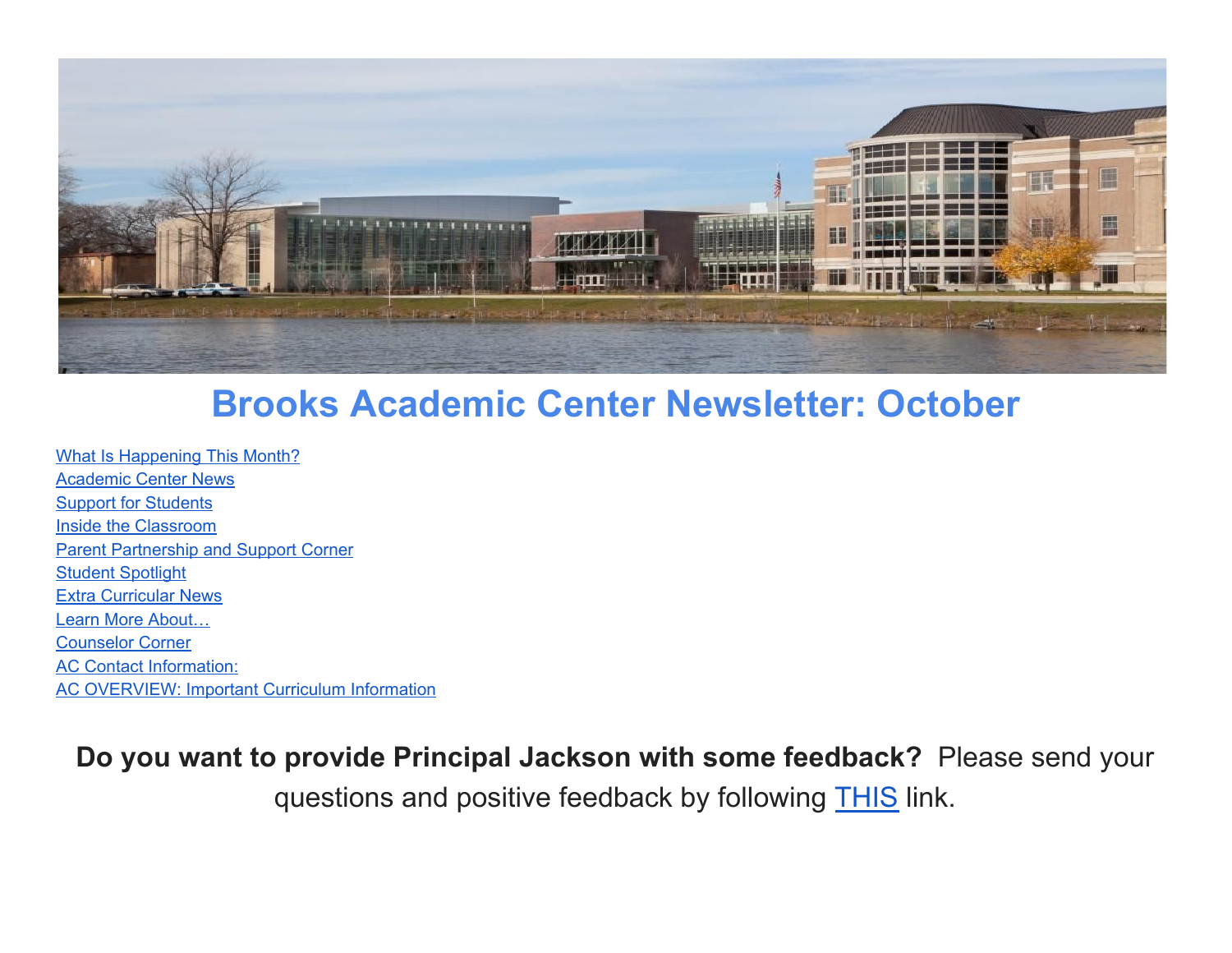## **What Is Happening This Month?**

**Quarter 1 Progress Report:** October 5th **NO SCHOOL Columbus Day:** October 8th **8th Grade PSAT**: October 10th **Pep Rally: October 12 Spirit Week:** October 9 - October 12 Tues: Celebrity/Meme Day Wed: Pajama Day Thurs: Throwback Thursday (80s/90s/2000s) Friday: Rep Your Class Day 8th Grade: White 7th Grade: Green **F@B Day:** October 12 **AC Homecoming Dance:** October 12 4:00 - 7:30 pm **Homecoming Football Game**: October 13th 2 PM **Q1 Counseling Department Parent Series:** October 16th 6:00- 7:30 PM **F@B Day:** October 24 **Club Fair:** Friday, Oct. 26th during lunch periods in the 2nd Fl. West Rotunda

### **Important November Dates**

**End of Quarter 1:** November 1st **NO SCHOOL SIP DAY**: November 2nd **Village of Brooks Parent Meeting**: November 6th **NO SCHOOL Veterans Day**: November 12th **NO SCHOOL Parent Teacher Conferences**: November 15th **Open House AC**: November 17th **NO SCHOOL Thanksgiving Break**: November 21st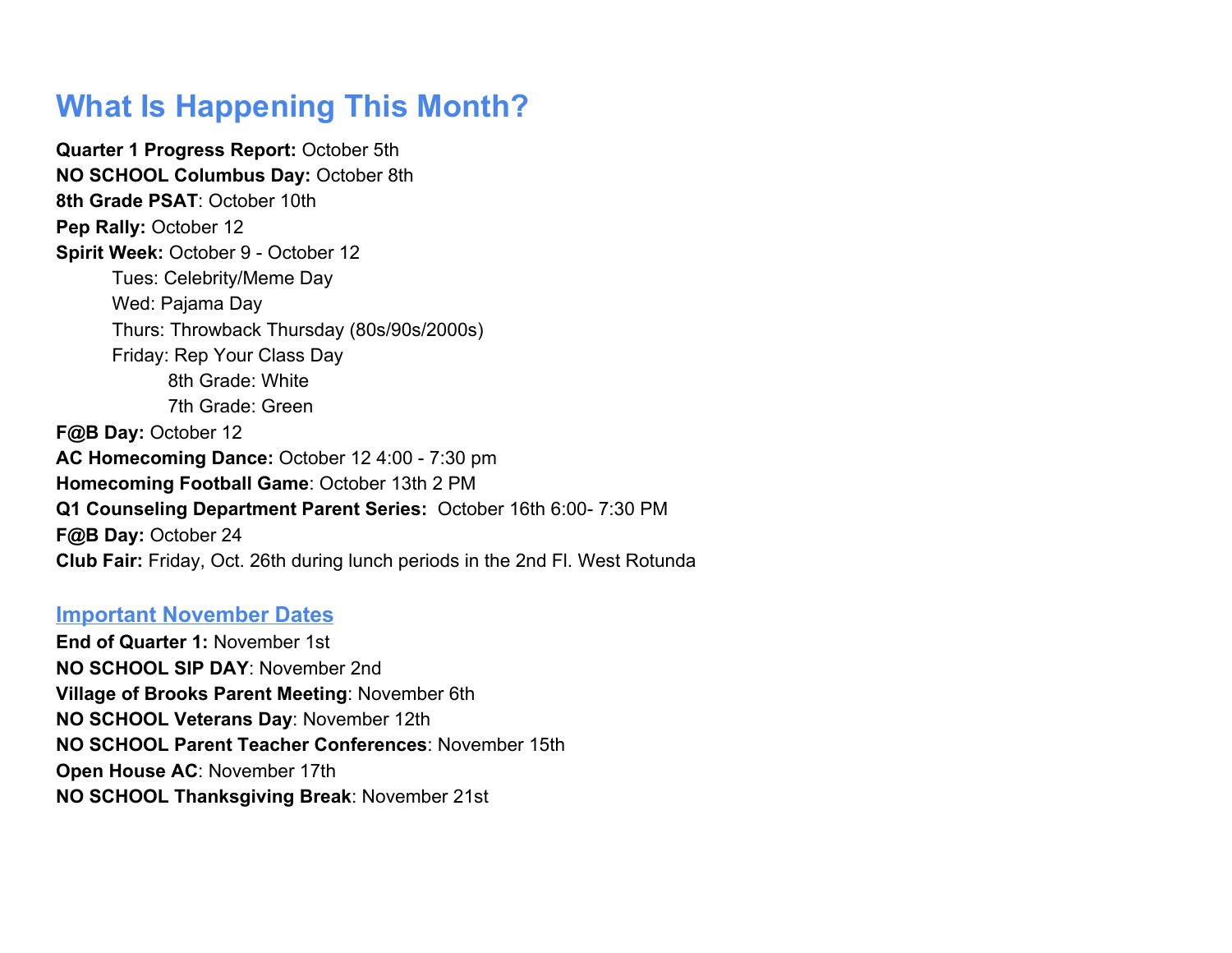## <span id="page-2-0"></span>**Academic Center News**

### **Family Income Forms**

Please submit your family income forms by October 19th. Your students can bring the completed forms to the main office to Ms. Ware. Your students will continue to get copies of this form in advisory until they are all submitted. Our school's funding is directly tied to our family income reported.

### **Physicals**

Please submit updated student physical forms by October 19th. You can submit proof of a scheduled appointment to serve as a placeholder for the physical. Your students can bring the completed forms to the main office to Ms. Ware. Students will be excluded from school if we do not receive their physical.

#### **Cell Phone Policy**

- Students will not be allowed to have cell phones at school. If they are brought to school, they MUST remain inside a student's locker.
- Cell phones may only be used BEFORE or AFTER school. Students should not have their cellphones during lunch.
- If Students need to contact a parent during the school day, they can see Mrs. Ware, Mrs. Mulder, an AP, or Mr. Evans.
- If Parents need to contact students, they can send an email OR contact the school directly.

#### **AC Homecoming**

- **Tickets will be sold at the door.**
- AC and HS Wristbands will be distributed on Friday, October 12th after the pep rally ends based on the criteria below. Only students who want to see if they qualify for a wristband will be allowed to stay in the gym. Everyone else will need to exit the building.
- Remember to bring your belongings with you to the pep rally because you will not be able to return to the main building and go to your locker.
- If you lose your wristband or fail to obtain it during that time, you will pay full price at the door.
- **\$5 entry (reduced)**
	- 95% attendance
	- 0 cuts
	- 2 or less tardies
	- 0 Fs
	- Number and type of behavior infractions will be taken into account (No ISS or OSS)
- **General Admission (\$10)**
	- If you do not meet the criteria listed above.
- **Free tickets**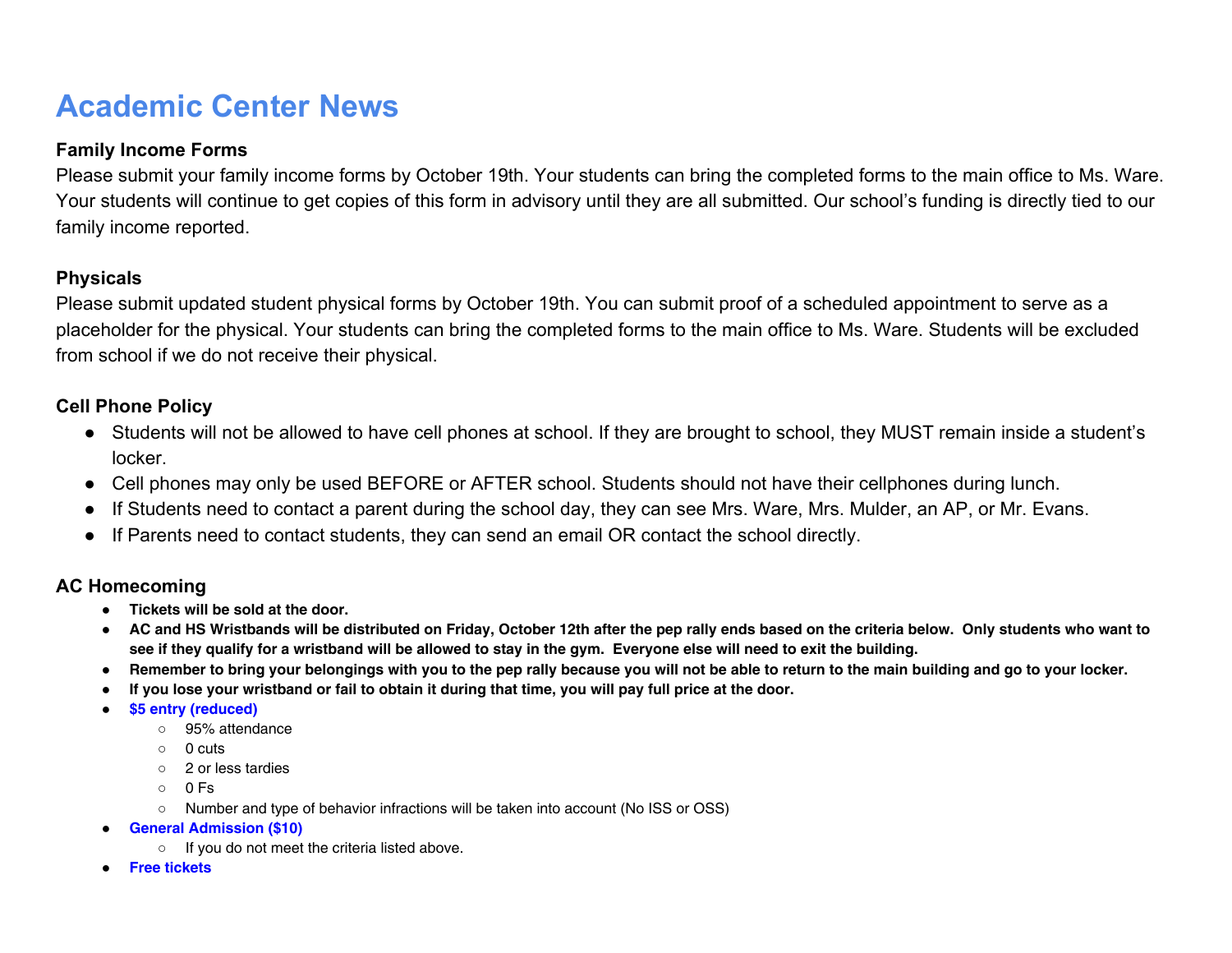- **Follow @BrooksMsJackson to get free tickets!!**
- **Guest(s)**:
	- Are \$10
	- Limit 2 per students
	- Must have visitor form turned in to Mr. McCoy, school ID, and be accompanied by a Brooks student.

## <span id="page-3-0"></span>**Support for Students**

#### **The AC Tutoring schedule is HERE!**

- Please encourage your student to attend tutoring if necessary and available.
- Students are not allowed to stay after 3:30 in the halls. They must be at tutoring or get picked up.

### **F@B Days (C Days)**

- During F@B days, students will be pulled from their seminar if they need targeted intervention time in core classes. Students will also be able to take Retakes during this day.
- Students will be eating lunch during the third seminar of the day at 10:45.

## <span id="page-3-1"></span>**Inside the Classroom**

### **Curriculum Night**

Thank you to families that attended our AC curriculum night on September 25th. In addition to Curriculum Night, I hope you had a chance to attend part of the Brooks College Fair.

| <b>7th Grade</b>                                                                                                                                                                                                                                                                                                                                                     | 8th Grade                                                                                                                                                                                                                                                                                                                                                                                | <b>Electives</b>        |
|----------------------------------------------------------------------------------------------------------------------------------------------------------------------------------------------------------------------------------------------------------------------------------------------------------------------------------------------------------------------|------------------------------------------------------------------------------------------------------------------------------------------------------------------------------------------------------------------------------------------------------------------------------------------------------------------------------------------------------------------------------------------|-------------------------|
| Science:<br>Progress report grades were based<br>solely on students completion of their<br>1.1 binder.<br>Students that did not yet master their<br>binder by Oct 5th will be flexed on Oct<br>12.<br>You can find the checklist of<br>assignments students should have with<br>hyperlinks to those assignments HERE.<br>$\bullet$ Remember that this is a 9th grade | <b>Modern World:</b><br>• First Summative Assessment: October<br>9th $8$ 11th<br><b>STUDENTS NEED A WORKING</b><br>$\bullet$<br><b>CHICAGO PUBLIC LIBRARY CARD</b><br><b>BY NOVEMBER 1st</b><br>Chicago Metro History Fair discussion<br>$\bullet$<br>and research will begin 2nd quarter<br>• The focus of this class is writing as we<br>prepare for AP level coursework next<br>year. | <b>Spanish 1: Nuñez</b> |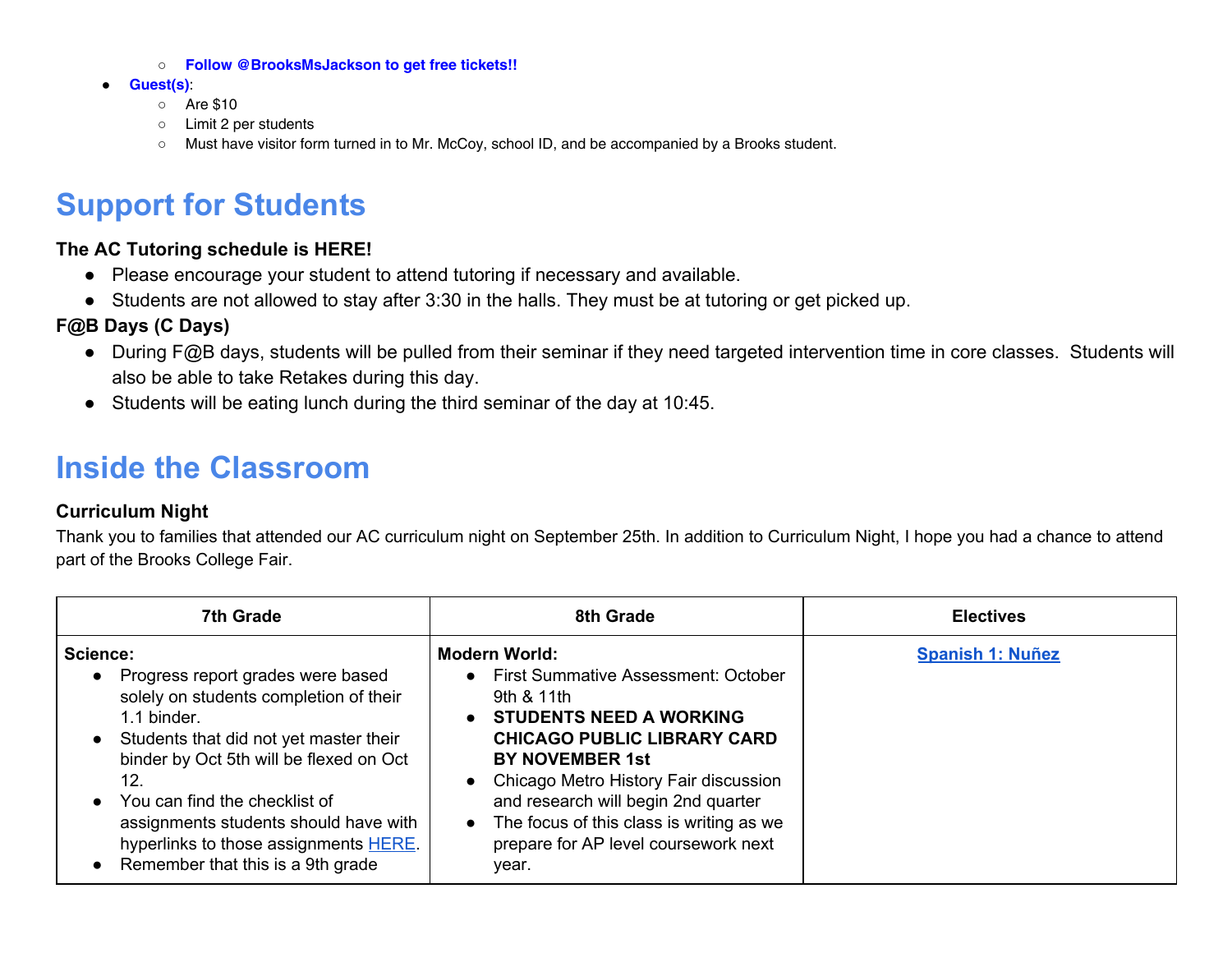course, please continue to support your student as they learn through investigations and experiences.

- Most assignments/investigations can be completed in class.
- Encourage students to complete the work that was not completed in class.

#### **Early World:**

- Progress report grades will be based on their 2-part summative assessments
- Students were tested on 1.) Geography Skills and 2.) Historical Knowledge of the content we studied in Unit 1
- We have begun Unit 2, but we are doing intervention/acceleration in class to prepare for Unit 1 Retakes
- Students are allowed adequate time in class to complete chapter section outlines
- Our textbook is on Google Classroom, it has been broken up by chapters per **Units**

● Please log-in to your students Google Classroom to locate all classroom materials and additional supplements to help students prepare, learn, and master the content and skills of this class

#### **Math**:

- Students get back Competency 1 Summatives week of 10/9
- Always check Google Classroom for HW assignments
- It is SO IMPORTANT that students do HW when assigned to keep up with class
- Answer Keys for HW are posted in a folder shared in the Classwork tab of Google Classroom
- Formatives \*do not\* count towards student grades, they are for Intervention/Acceleration ONLY (no need to stress about them)
- **● 2.1 P.I. Summative on 10/18 or 10/19**
- **● 2.2 P.I. Summative on 10/25 or 10/26**
- **● Competency 2 Summative 10/31 or 11/1**
- **● Competency 2 Binder due 10/31 or 11/1**
- Use Student Grade Calculator spreadsheet posted in Google Classroom to understand how grade is calculated (read the directions!)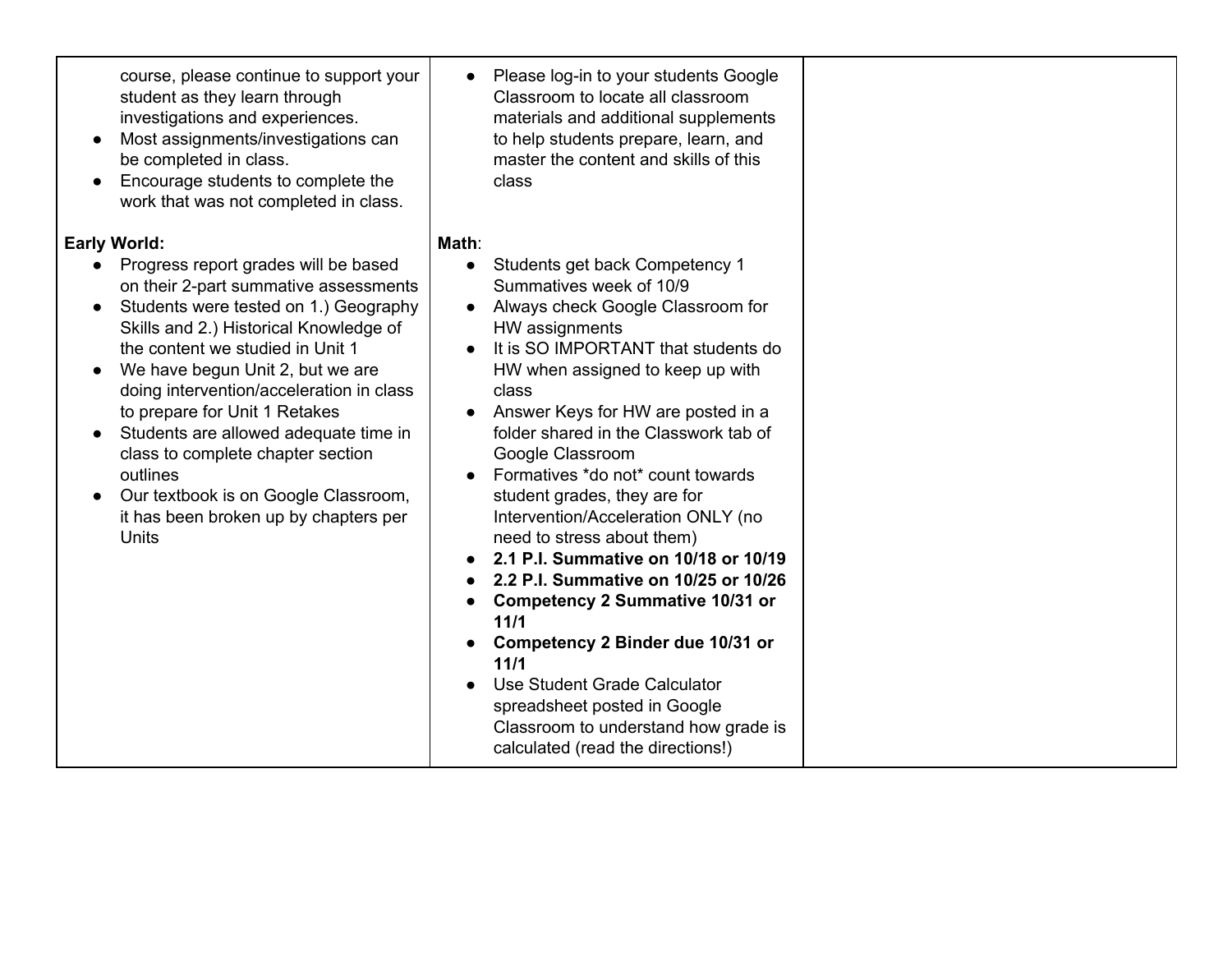## **Parent Partnership and Support Corner**

#### **Chaperones:**

- Per New CPS policy ALL parents who want to participate in ANY activities during the school day with students MUST complete a volunteer form: [cpsvolunteers.org](http://cpsvolunteers.org/)
- If you potentially want to be a chaperone for the 8th grade trip, you must complete a Level 2 volunteer form.
- Only parents who have complete this process by January 1st will be eligible to be chaperones on the 8th grade trip.

### **PE Uniforms**

PE uniforms will be distributed to students IN CLASS in the next two weeks. Students will receive participation credit for wearing their uniform in class. Students that still need to pay for their uniform should see Mr. McCoy.

### **Parent Partnership**

- Parents, please do not wait to reach out to teachers until Parent Teacher Conferences in mid-November. If you have questions or concerns, REACH OUT!
- For academic questions/concerns, reach out to teachers first. While Mrs. Mulder is VERY helpful and supportive, she isn't always up to speed in what is happening in the classroom.
- Many teacher's preferred method of communication is email.
- If you would like a phone or in person conference, please email us to set a time.
- Allow teachers 2 business days to reply.
- Teacher [email addresses](#page-8-1) can be found below.

## **Counselor Corner**

**Push-In Schedule:**

- **October 23rd:** 7th Grade- High School Planning/Exploration
- **October 31st:** 8th Grade- High School Planning

### **High School Application Process and GoCPS**

● Last week GoCPS activation codes were sent home with your students. The codes will allow your student to access their information within the GoCPS platform.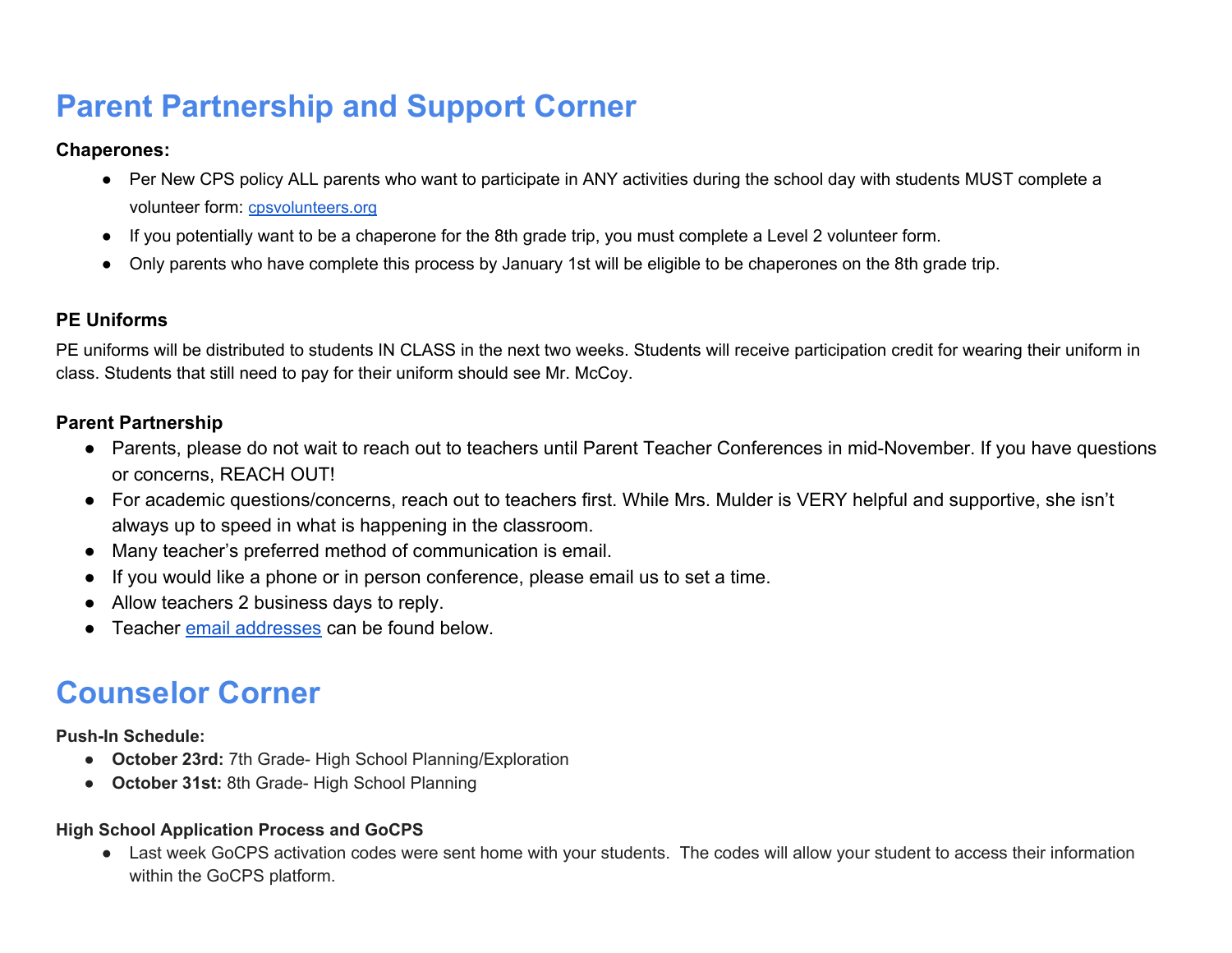- The application doesn't open until October 1st. Once the application opens, you will be able to apply to different high school programs.
- Your student has a seat at Brooks. They ONLY RELINQUISH their seat if they accept a seat at another high school.
- IF you want to stay at Brooks you need to:
	- Activate Your GoCPS Account
	- Select Brooks As Your School
	- YOU DO NOT NEED TO TAKE THE SELECTIVE ENROLLMENT EXAM.
- IF you want to pursue other high school options, you will need to look up the options and requirements through GoCPS.
	- For a selective enrollment school, you WILL NEED TO TAKE the selective enrollment exam.
	- Rank the schools you'd like to attend.
	- Always rank your first choice FIRST.
	- Even if you get offered a seat a another school, you will ONLY LOSE YOUR SEAT AT BROOKS if you accept the new seat.

#### **Important 8th Grade Graduation Information:**

- MUST Pass the Constitution Test
- MUST take the EOY NWEA Math and Reading, Scores ABOVE the 24th Percentile
- MUST earn passing grades in BOTH Math and English
- Students who **don't meet** these requirements will *not be able to participate in Graduation.*
- Students who don't meet these requirements will have to take summer school.
- Students who do not bring up their grades in summer school will NOT be promoted to 9th grade.

#### **8th Grade Fees:**

- Instructional class fee: \$400
	- graduation fees (cap and gown, stole, diploma cover and trips.) 8th grade fees (\$100) associated with graduation are not eligible for fee waivers.
	- Luncheon
	- 8th Grade Trip
- ALL FEES must be paid by the END of Semester 1 *February 1st, 2019*
- Fees will not be reimbursed if your student does not qualify to participate in 8th grade activities.

#### **8th Grade Trip & Luncheon Eligibility:**

- Student have passed Semester 1 in BOTH Math and English.
- Student cannot have any behavioral referrals→ Semester 1 and Semester 2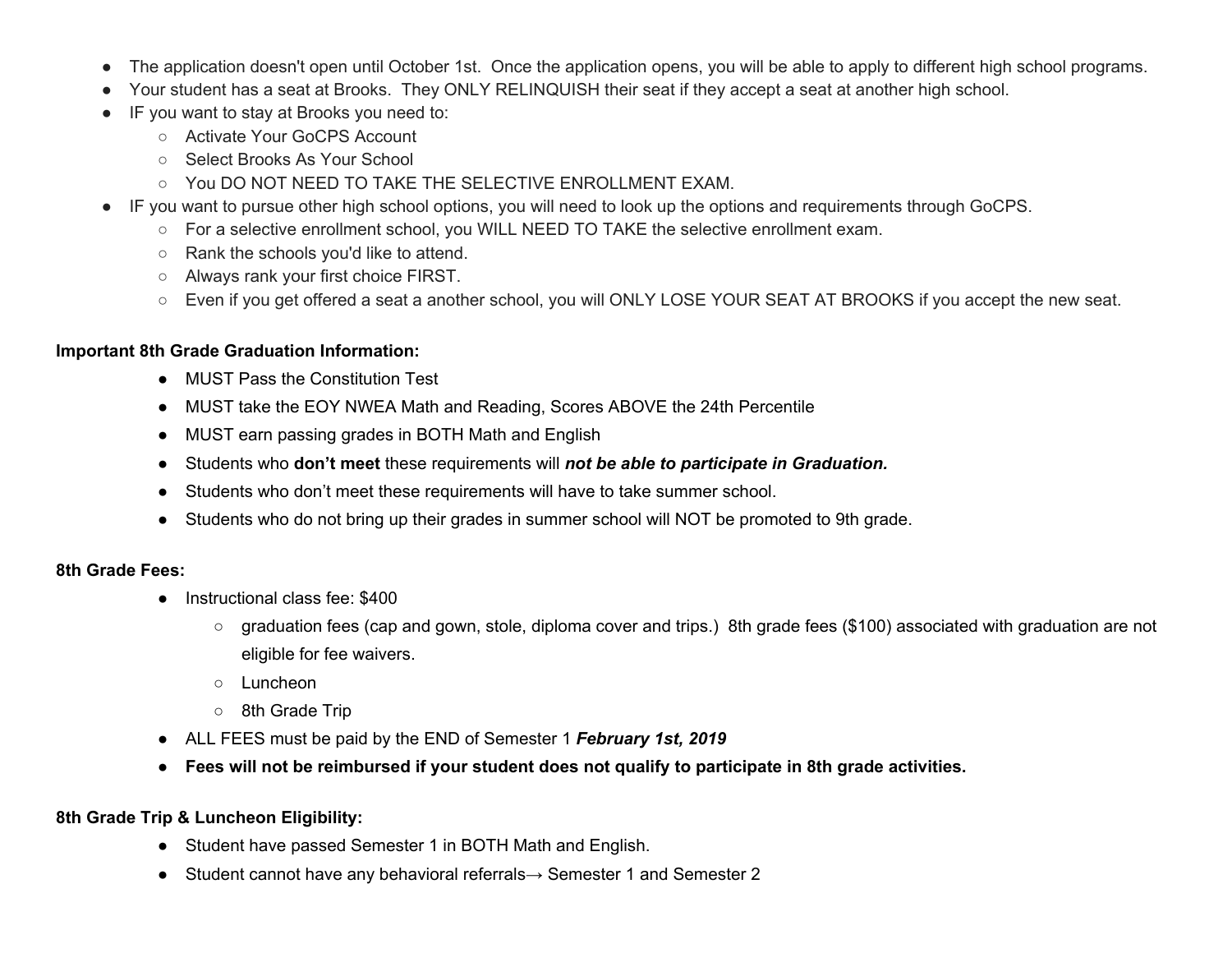- Students who receive a behavior referral will have the opportunity to earn back their trip. These decisions will be made by the Dean, Counselor, and Principal.
- 93% Attendance

## **Student Spotlight**

Congratulations for the September students of the month! Students were nominated by their teachers for exhibiting the Be's of Brooks.

> 7th Grade Student of the Month: **Noah Collins** 8th Grade Student of the Month: **Sabine Boyer**

## <span id="page-7-0"></span>**Extra Curricular News**

| If any students are interested in participating in <b>7th or 8th-grade</b><br>sports, please contact Coach James (jforrin@cps.edu) for more<br>information.                                                                                                                                                                                                                                     | <b>Math Team:</b><br>• Practice on Fridays from 3:30-4:30 in Room 312<br>Competition Dates @ Whitney Young<br>Saturday, October 20<br>Saturday, December 8<br>Saturday, May 11<br>Email Ms. Schmid for more info! |
|-------------------------------------------------------------------------------------------------------------------------------------------------------------------------------------------------------------------------------------------------------------------------------------------------------------------------------------------------------------------------------------------------|-------------------------------------------------------------------------------------------------------------------------------------------------------------------------------------------------------------------|
| <b>ComED STEM CLUB</b><br>Members will conduct science fair project or the new name STEM<br>Exhibition Research Project. Our goal is to make sure our<br>students will have the place and time to pursue their research<br>investigation or experiment that will qualify them to represent<br>Brooks for Regional Competition.<br>• Thursday from 3:30-4:30 pm starting October 15.<br>Room 307 | More to come after the Club Fair!                                                                                                                                                                                 |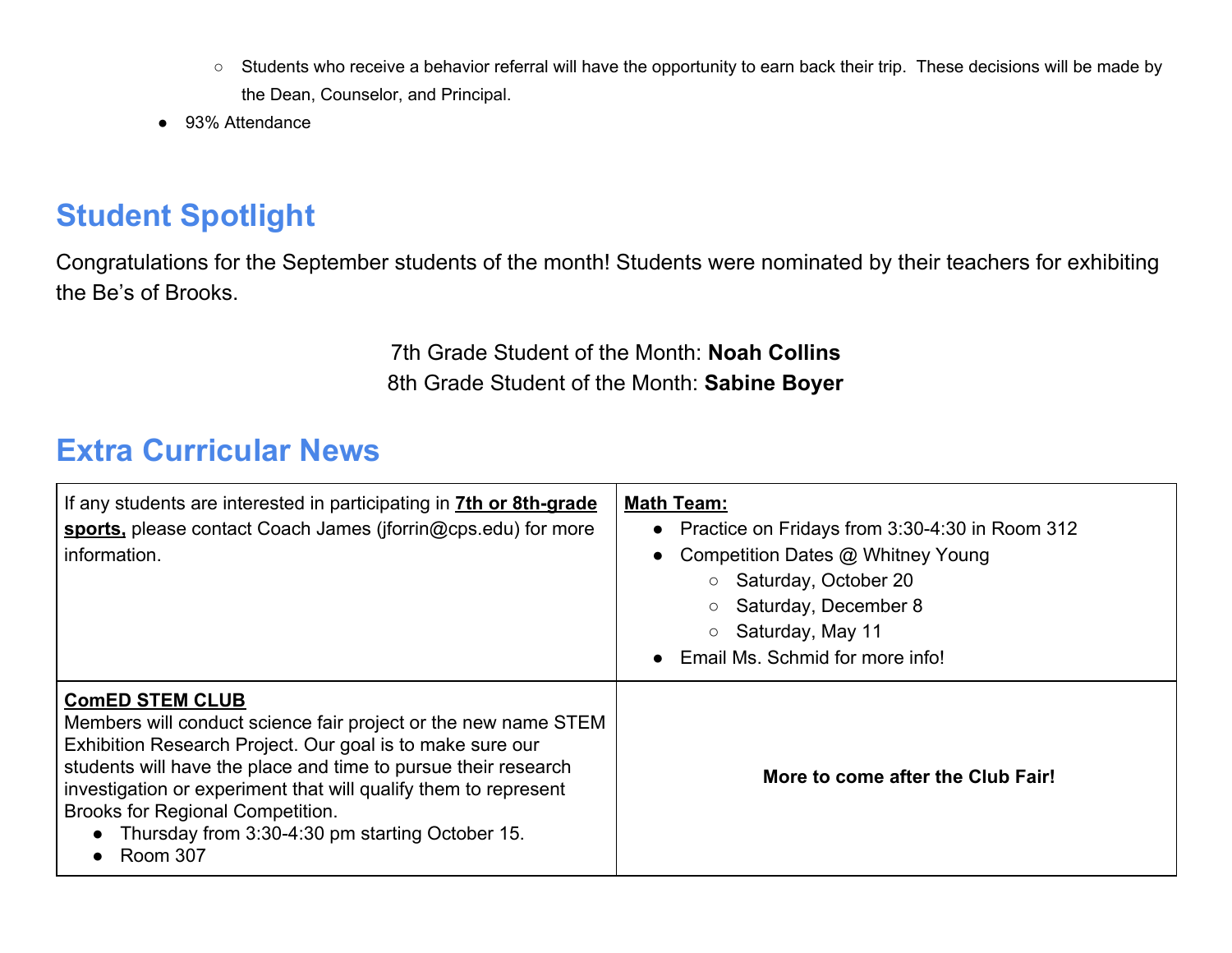## <span id="page-8-0"></span>**Learn More About…**

- [Mastery Learning/ Standards Based Grading](http://www.education.com/reference/article/mastery-learning/)
- [Google Classroom](https://www.youtube.com/watch?v=rFMmvNZsbr0)
- [Parent Portal](http://cps.edu/Pages/Parentresources.aspx)
- [CPS Student Handbook](http://cps.edu/Pages/StudentCodeofConduct.aspx)
- [Brooks Grading Policy](https://docs.google.com/document/d/1wu1pYJws4WKLGEZhaHpnY-81GV8C5tww9Dd73RYGsns/edit)

## <span id="page-8-1"></span>**AC Contact Information:**

The Academic Center Team's preferred method of communication is email. We commit to responding to emails within two business days. Please ensure that if you have a question about a specific class, that you communicate with your student and follow up with the teacher if further clarification is needed.

| <b>Administration Team</b>                                                                                                                                                                                                                                                                                                                                                | <b>Student Services Team:</b>                                                                                                                                                                                                                                                                                                                                                                |
|---------------------------------------------------------------------------------------------------------------------------------------------------------------------------------------------------------------------------------------------------------------------------------------------------------------------------------------------------------------------------|----------------------------------------------------------------------------------------------------------------------------------------------------------------------------------------------------------------------------------------------------------------------------------------------------------------------------------------------------------------------------------------------|
| Principal: Ms. Shannae Jackson<br>$(773)$ 535-9934 sbjackson1@cps.edu<br><b>Assistant Principal: Ms. Kerry Dolan</b><br>$(773)$ 535-9959 krdolan@cps.edu<br><b>Assistant Principal: Mr. Cortez McCoy</b><br>$(773)$ 535-7764 camccoy@cps.edu                                                                                                                              | <b>Business Manager:</b> Rick Bayon rbayon $\omega$ cps.edu<br>Athletics: Coach James jforrin@cps.edu<br>Attendance Clerk: Quincy Dyer qodyer@cps.edu<br>AC Dean: Billy Evans bjevans@cps.edu<br>AC Counselor: Jessica Mulder jlloegel@cps.edu<br>Social Worker: Sharron Tillman sdtillman@cps.edu<br>School Clerk: Barbara Ware baware@cps.edu                                              |
| <b>7th Grade Team</b>                                                                                                                                                                                                                                                                                                                                                     | <b>8th Grade Team</b>                                                                                                                                                                                                                                                                                                                                                                        |
| <b>Science</b> : Julia Ciciora: JACiciora@cps.edu<br>English: Eugene Hazzard: ehazzard@cps.edu<br><b>English</b> : Gianna Campione: $g$ campione $\omega$ cps.edu<br>PE: Clark Morgan: cpmorgan@cps.edu<br>PE: Shea Parks: scparks@cps.edu<br>Math: Miriam Schmid mrschmid@cps.edu<br>$AC$ Lab: William Reed: wgreed@cps.edu<br>History: Melisa Campos: mcampos32@cps.edu | <b>English</b> : Gianna Campione: $g$ campione $\omega$ cps.edu<br>English: Eugene Hazzard: ehazzard@cps.edu<br>PE: Clark Morgan: cpmorgan@cps.edu<br><b>PE</b> : Shea Parks: scparks $@$ cps.edu<br>Math: Matthew Mrozek: mmrozek@cps.edu<br>Science: Kara Wang: kpwilson1@cps.edu<br>History: Catherine Clark: caroland@cps.edu<br><b>Band:</b> Brandon Harding: <b>bharding</b> 1@cps.edu |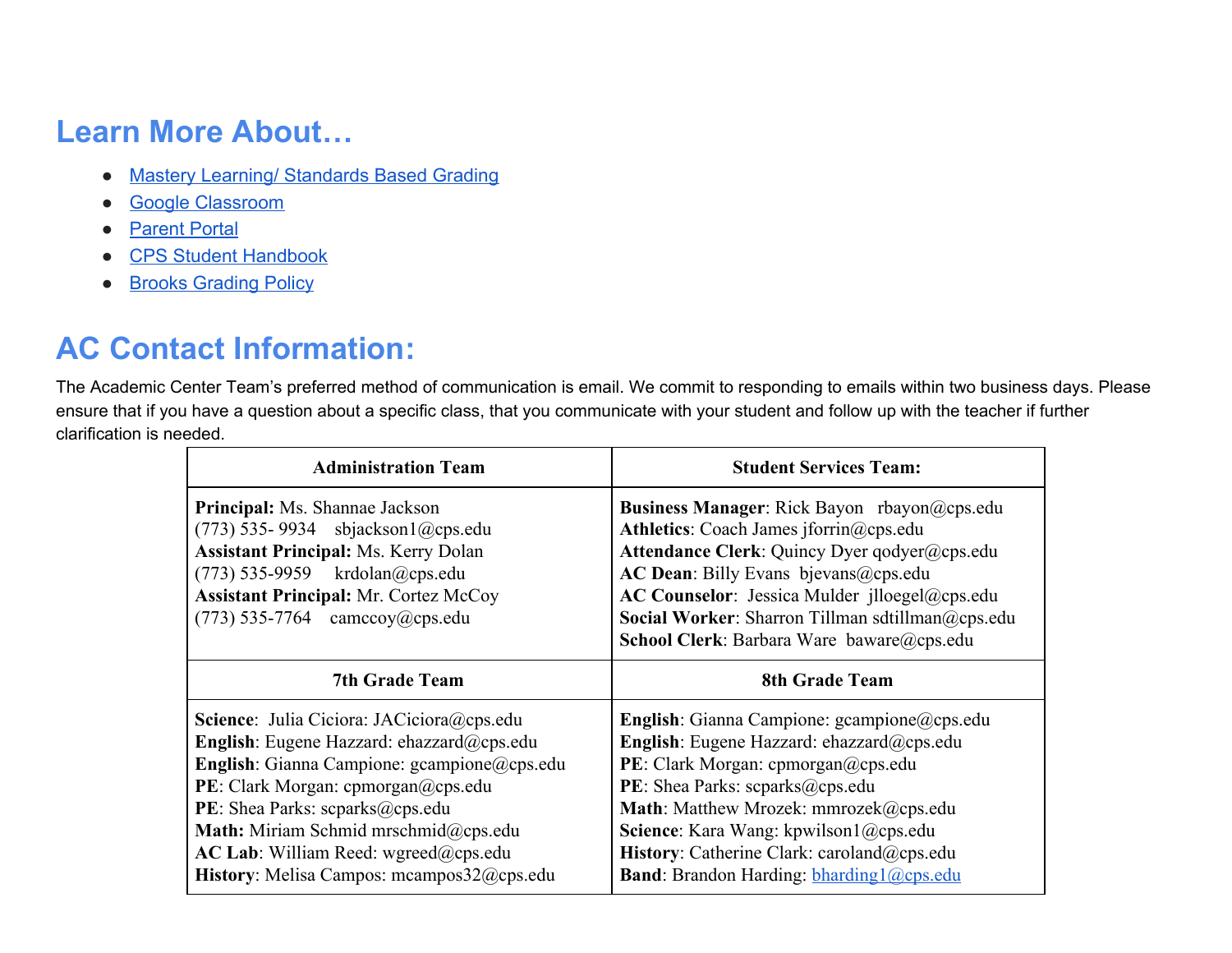| Music: Addison Youngblood: ajyoungblood@cps.edu  | Art: John Famera: jfamera@cps.edu               |
|--------------------------------------------------|-------------------------------------------------|
| Art: Emily Calderon: elcalderon1@cps.edu         | <b>Spanish</b> : Ana Nunez: $acbaeza@cps.edu$   |
| <b>Band</b> : Brandon Harding: bharding1@cps.edu | French: Mary Cagney: mccagney1@cps.edu          |
| Art: John Famera: jfamera@cps.edu                | Art: Emily Calderon: elcalderon1@cps.edu        |
| <b>Spanish:</b> Ana Nunez: $acbaeza@cps.edu$     | Music: Addison Youngblood: ajyoungblood@cps.edu |
| <b>French</b> : Mary Cagney: mccagney1@cps.edu   | FIT: Kara Wang: kpwilson1@cps.edu               |
|                                                  | FIT: Surjit Kaur Sandhu skaur@cps.edu           |
|                                                  |                                                 |

## **AC OVERVIEW: Important Curriculum Information**

<span id="page-9-0"></span>**Competency / Mastery Learning:** Mastery learning refers to systems of instruction, assessment, grading, and academic reporting that are based on students demonstrating that they have learned the knowledge and skills they are expected to learn as they progress through their education. The general goal of mastery learning is to ensure that students are acquiring the knowledge and skills that are deemed to be essential to success in school, higher education, careers, and adult life. If students fail to meet expected learning standards, they typically receive additional instruction, practice time, and academic support to help them achieve competency or meet the expected standards.

**Standards Based Grading (SBG):** Standards-Based Grading (SBG) is the grading function of Standards-Based Assessment. In SBG, a student's grades represent proficiency of standards.

### **Why is Brooks using Competency/ Mastery Learning and Standards-Based Grading?**

**T**he goal of standards-based grading is to ensure that grades accurately reflect what students truly know and can do. With this system, students will be graded solely on their performance on assessments and projects. Each unit students will be given a list of standards and objectives they need to master, along with rubrics that define what mastery looks like for each standard and objective. This allows for grading consistency throughout the school. grading promotes a shift from adding up points throughout a semester to a focus on what material and skills students have mastered in a course.

We are a part of the Illinois Board of Education Competency Learning Pilot. ISBE is moving towards competency-based learning for all of Illinois. We are on the forefront of this movement. Competency-Based Learning focuses on mastery of content NOT busy work or work completion. With this focus, we can be sure that students truly understand and master the material.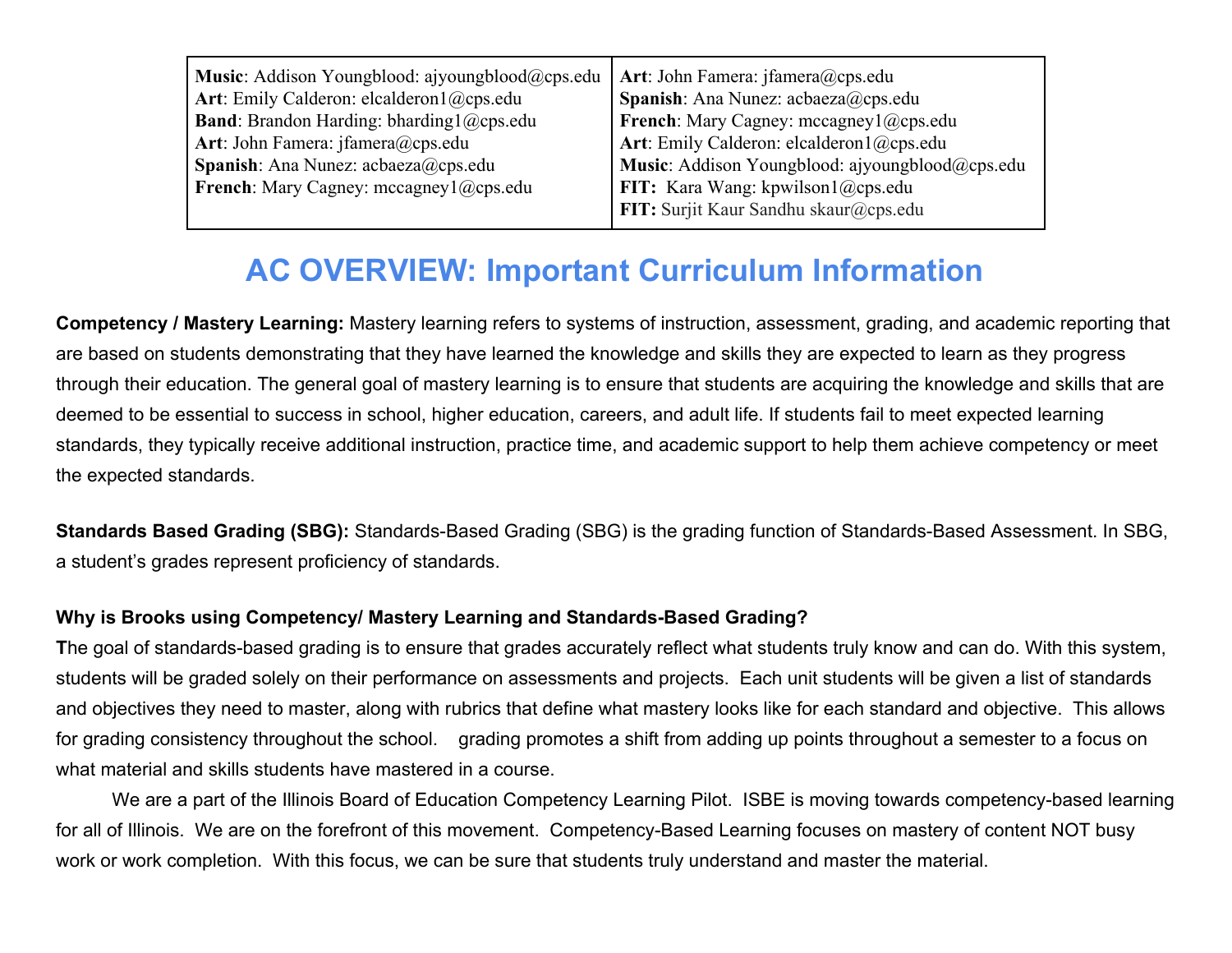#### **What does it look like?**

- Overall Mastery Rubric
- Students assigned specific learning targets/objectives each with a detailed rubric.
- Formative Checkpoints vs. Summative Assessments
- Retakes/ Opportunities to Demonstrate Mastery (ODM)

### **Supports**

**To ensure that our students have a successful transition to high school curriculum and environment, the following support services are offered:**

- **● Intervention and Acceleration:** Every class has intervention and acceleration options built into the class itself. This allows for support within the classroom.
- **● Learning Assistant Program:** We have started a Learning Assistant program with our TOP seniors. Qualified Brooks seniors go through an application and interview process to become learning assistants in AC classes. They support the teacher by offering additional tutoring and small group support within the classroom.
- **● Lunchtime and After School Tutoring:** Starting in Q2 teachers will post their tutoring schedules for students to receive additional support.
- **● Mentoring Program:** Each Academic Center student is paired with an AC teacher in a small mentor group. These groups meet each Seminar day to discuss relevant issues, grades, and to create smart goals.
- **● Academic Lab:** Each 7th-grade student in the Academic Center has Academic Lab. This space is designed to assist students set goals, complete assignments, study, and participate in tutorials.
- **● Classroom Guidance:** The Academic Center Counselor meets with 7th-grade students every Monday and with 8th graders once per month for classroom guidance lessons that focus on growth mindset, SMART goals, creating individualized learning plans, college and career exploration, and social-emotional support.

### **Grading and Awarding of High School Credit**

- **● Grading Scale:**
	- $\circ$  A, B, C, /